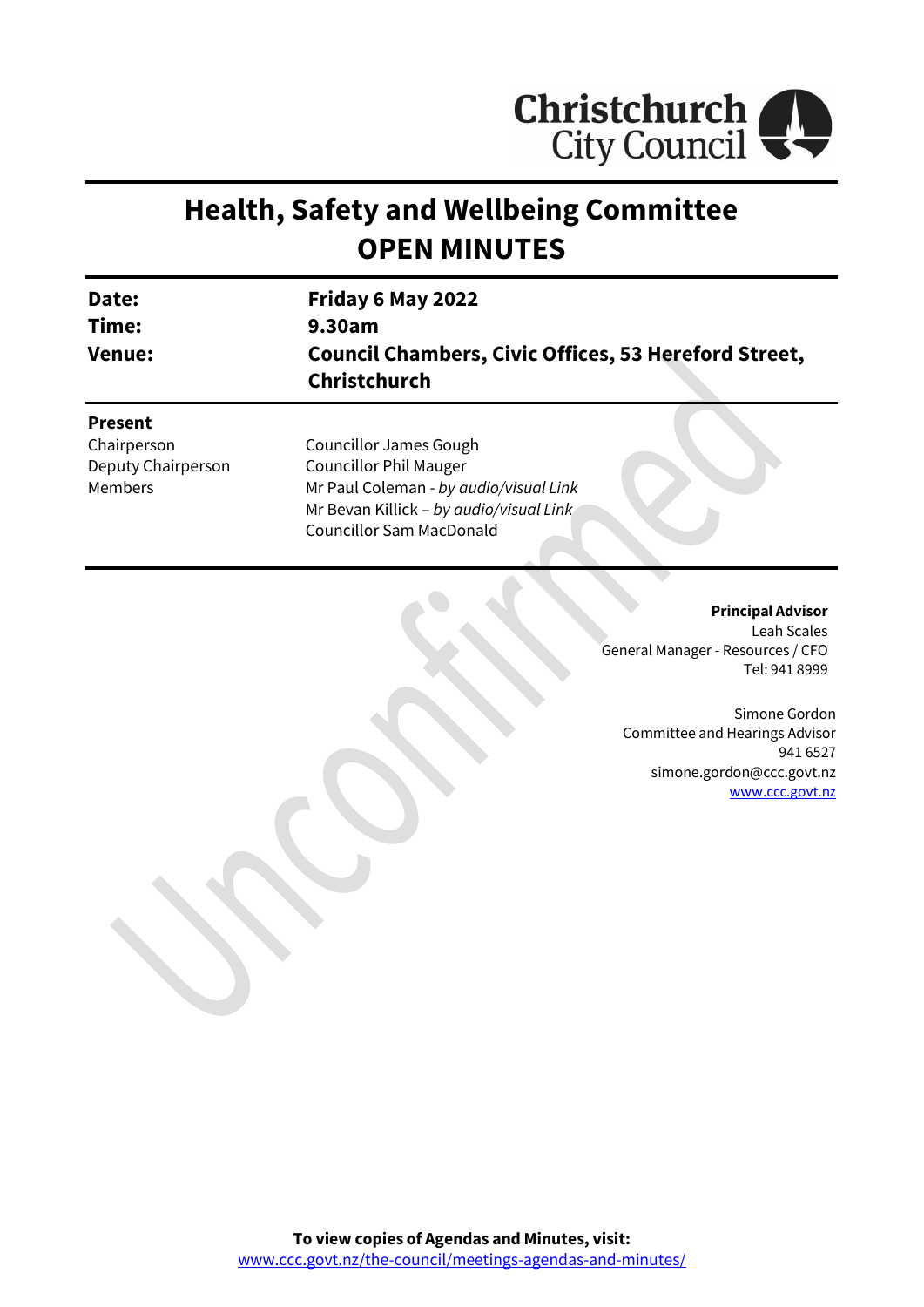

## **Part A Matters Requiring a Council Decision**

## **Part B Reports for Information**

## **Part C Decisions Under Delegation**

The agenda was dealt with in the following order.

# **1. Apologies Ngā Whakapāha**

# **Part C Committee Resolved HSCM/2022/00004**

That the apologies received from Chief Executive Dawn Baxendale for absence and apologies from Councillor MacDonald for early departure be accepted.

Councillor Gough/Councillor Mauger **Carried**

# **2. Declarations of Interest Ngā Whakapuaki Aronga**

#### **Part B**

There were no declarations of interest recorded.

## **3. Confirmation of Previous Minutes Te Whakaāe o te hui o mua**

#### **Part C**

## **Committee Resolved HSCM/2022/00005**

That the minutes of the Health, Safety and Wellbeing Committee meeting held on Friday, 4 February 2022 be confirmed.

Councillor MacDonald/Mr Coleman **Carried**

# **4. Public Forum Te Huinga Whānui**

#### **Part B**

There were no public forum presentations.

# **5. Deputations by Appointment Ngā Huinga Whakaritenga**

#### **Part B**

There were no deputations by appointment.

# **6. Presentation of Petitions Ngā Pākikitanga**

## **Part B**

There was no presentation of petitions.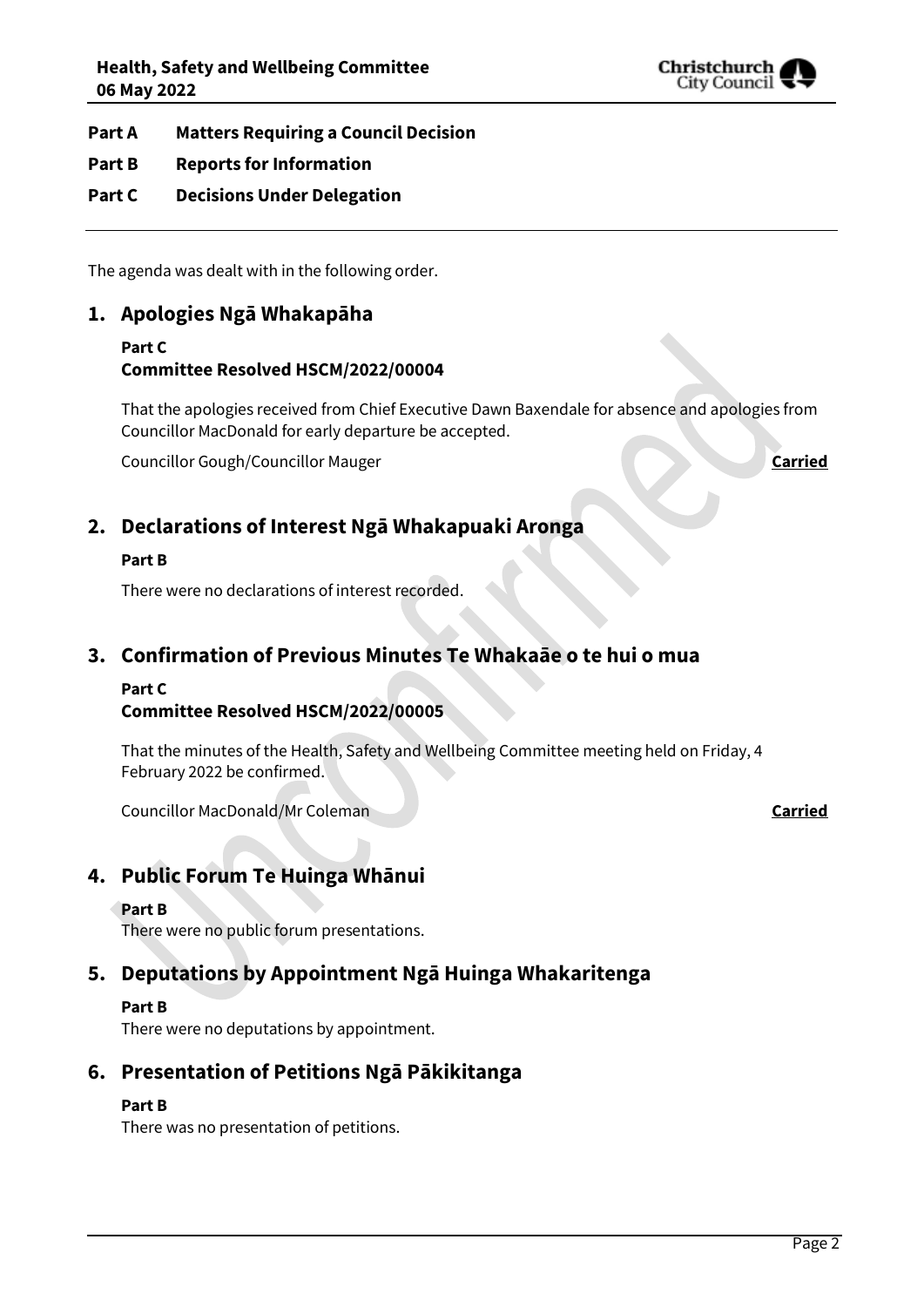

# **7. Health, Safety and Wellbeing Report: January - March 2022**

The Manager Health and Safety, Duncan Sandeman, presented the Health, Safety & Wellbeing (HSW) Quarterly Report to the Committee, and canvassed updates to the report and developments since the last quarter.

The Committee requested to see the risk register for the Citizens and Community Business Unit, along with the targets for risk assessments.

It was noted that from event source analysis that threats and abuse from the public is down 65% from the previous quarter. In terms of employee wellbeing, employee days lost is down significantly.

Members queried whether there was an action plan for getting Managers within the organisation to complete reviews and necessary health and safety related training. The General Manager Resources advised that training has been at 99%, which is above the target of 95%. It was noted that the health and safety training that the organisation offers could benefit from an update.

In this discussion, Members were pointed to the 'Organisation Health & Safety Maturity' graph as a way of measuring an organisations overall health and safety culture. The graph has 5 different columns that outlines different levels of an organisations health and safety maturity. These are:

- 1. No Care Culture (least desirable)
- 2. Blame Culture
- 3. Compliance Culture
- 4. Ownership Culture
- 5. Way of Life (most desirable)

Officers advised that the organisation falls at the lower end of the 'Compliance Culture' category. Ultimately the organisation aspires for best practice health, safety and wellbeing measures and to be within the 'Way of Life' category.

# **Committee Resolved Officer Recommendations Accepted without Change HSCM/2022/00006**

## **Part C**

That the Health, Safety and Wellbeing Committee:

1. Receive the information in the Health, Safety & Wellbeing Quarterly Report January – March 2022.

Councillor Gough/Councillor Mauger **Carried**

Councillor MacDonald left the meeting at 9.54am during consideration of item 8.